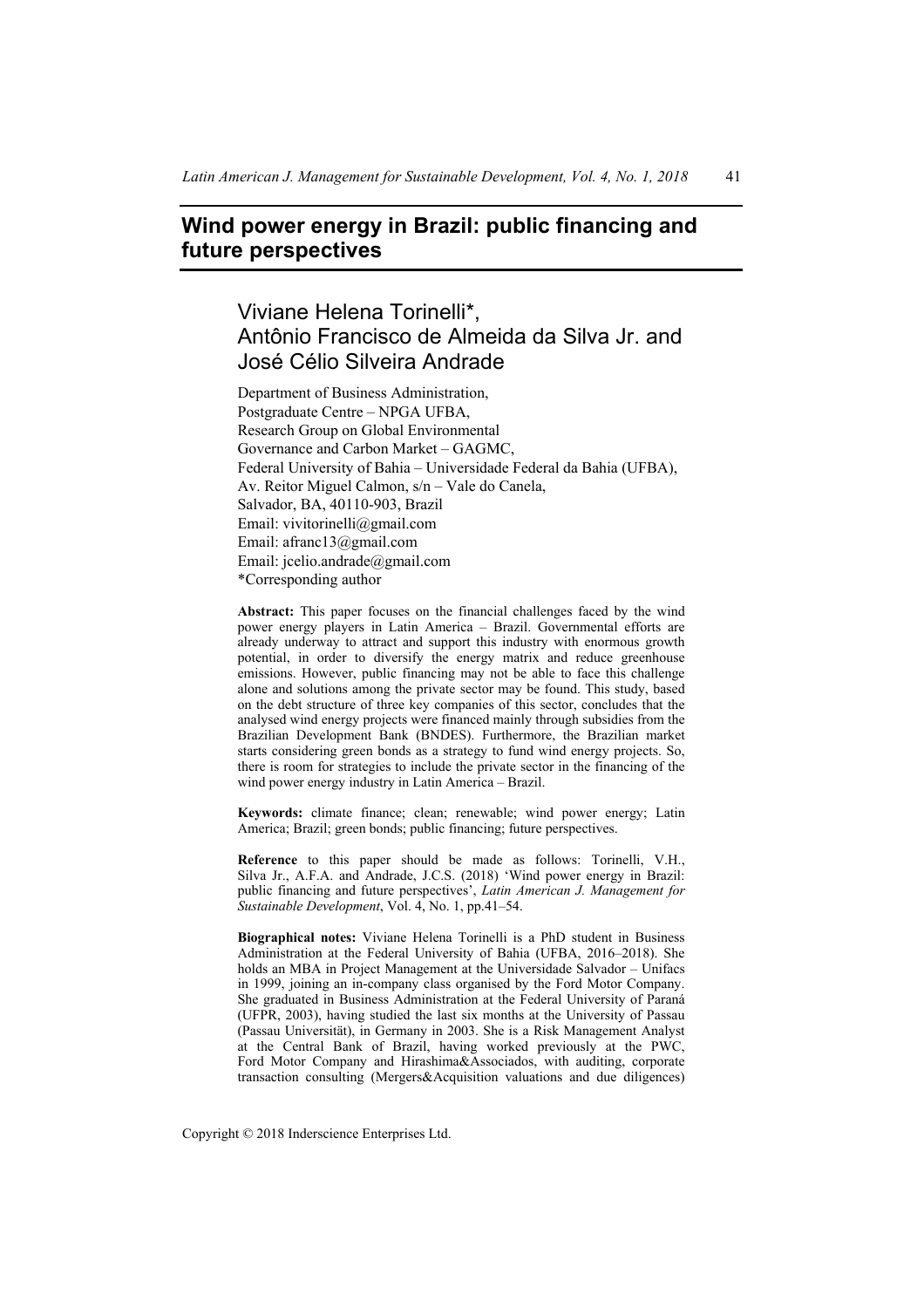and financial controller. She has six month working experience at the PWC Germany (Aiesec internship, 2002) and international working experience within the Ford Motor Company in Argentina, Colombia and Venezuela.

Antônio Francisco de Almeida da Silva Jr. is a post-doc at the New York University, in the Finance and Risk Engineering Department in 2016. He holds a PhD in Aeronautical Engineering and Mechanics by the Department of Production Engineering of the Technological Institute of Aeronautics (ITA). He is an Adjunct Professor in the Business Administration Graduation, a permanent Professor of the Business Administration Postgraduate Studies Center (NPGA-UFBA) and participant Professor of the Industrial Engineering Postgraduate Studies Center, all at the UFBA. His academic work is oriented to risk management and investment decisions.

José Célio Silveira Andrade holds a PhD in Public Administration, Professor at the Federal University of Bahia (UFBA), Brazil and Coordinator of the Global Environmental Governance and Carbon Market Group at the UFBA. His area of expertise revolves around low carbon governance, especially with regard to integrative modes of analysis. An example is a recent and ongoing investigation of contributions to sustainable development associated with carbon market projects – including case studies in Brazil within six sectors: energy efficiency, reforestation, waste, fossil fuel replacement, swine and renewable energy – solar, bioenergy, wind, etc.). This investigation intends to provide specific recommendations to address more co-benefits and regional impacts into carbon market projects, including clean development mechanism (CDM), nationally appropriate mitigation action (NAMA) and reducing emissions from deforestation and forest degradation (REDD+). His fields of research are: global environmental governance; low carbon economy; world carbon market; CDM project, renewable energy and sustainable development.

This paper is a revised and expanded version of a paper entitled 'Financing wind power energy industry in Brazil' presented at Brazil WindPower 2017, Rio de Janeiro, 28 August 2017.

## **1 Introduction**

Brazil is the largest wind power energy market in Latin America, followed by Mexico, Chile, Argentina and Uruguay (World Energy Council, 2018). Despite this leadership, the country still has an enormous potential in the wind energy industry, considering its vast natural resources, as wind power and territory. Additionally, the Brazilian case is an example for Latin America of "how adequate incentives can add wind energy technologies to a power system that relies mostly on hydro sources", as stated by the Colombian authors Dyner et al. (2011, p.1).

Some of the mechanisms adopted in Brazil to foment the wind power energy industry are the subsidised financing from the BNDES and the auctions promoted by the regulatory agency (Aneel). These mechanisms guarantee an established price and energy quantity to be purchased in the next 20 years, thus reducing the business risk. Therefore, the country has developed local initiatives for wind energy, which became competitive in the Aneel auctions, reaching price parity with conventional energy sources (IFC, 2016).

In this context, it is worth mentioning that the wind power energy industry in Brazil is still very much dependent on the public sector, as demonstrated in this paper. However,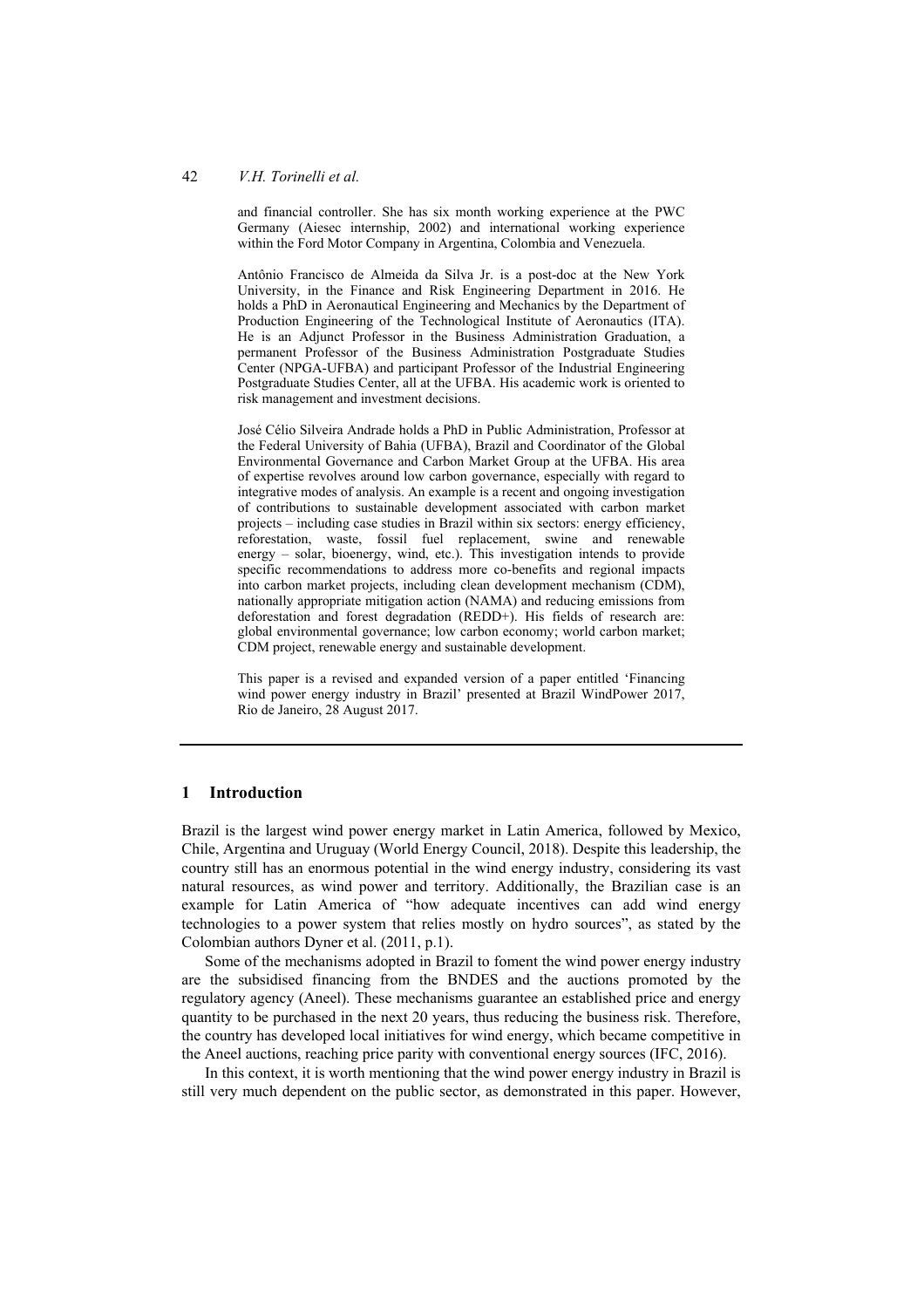according to the International Finance Corporation (IFC), a financial member of the World Bank, governments should 'strategically use limited public finance', because "governmental budgets will not be enough to address climate change" [IFC, (2016), p.vii]. Hence, "governments should use public funds strategically to mobilise private capital by, for example, reducing risk and providing project support" [IFC, (2016), p.vii]. Thus, it may be necessary to find other financial alternatives to foster the wind energy segment.

Notwithstanding, solutions among the private sector to financially support the wind energy industry may be found. There are other incentive mechanisms and other funding opportunities beyond the public one. This paper will highlight the green bond, a fixed asset financial instrument "where the proceeds will be used to finance projects and activities that promote progress on environmentally sustainable activities" [Galaz et al., (2015), p.572].

Given this scenario, this research focused on answering the following question: what is the current relevance of the public and private financing to support high-technology wind farm projects in Brazil and what are the future financial perspectives for this sector? In order to answer this question, this study analyses the strategies adopted by three key companies of this sector (CPFL Renováveis, Renova and Casa dos Ventos) to finance wind farm projects. It explores how these companies benefit from government policies and seek opportunities in the financial markets and, furthermore, identifies challenges faced by the Brazilian market to finance this new industry. The paper thus hopes to contribute to the growing literature on green finance with analysis of companies investing in the wind power energy industry in Brazil.

The remainder of the paper is structured as follows. Section 2 focuses on the wind power energy worldwide and in Brazil. Section 3 discusses green finance and the alternatives for private financing wind power energy. Section 4 presents the methodology of the study. Section 5 focuses on the financing structure and challenges faced by the three analysed companies. Section 6 concludes with the result of the analysis, as well as suggestions on future research.

# **2 Wind power energy**

Wind power is one important source of clean energy, with a lower environmental impact in comparison with other forms of energy generation as hydropower, solar, geothermal, gas and coal. The wind power energy has the lowest average greenhouse gas emissions expressed as  $CO<sub>2</sub>$  equivalent for individual energy generation technologies and the lowest water consumption in kg/kWh of electricity generation. Its footprint (land usage in km<sup>2</sup>/TWh) is significantly lower than the hydro one and a little bit higher than the solar and geothermal ones (Li et al., 2015) (Table 3). The wind power energy is also a renewable resource and does not produce waste or toxic gases. Additionally, wind farms can coexist with the traditional land occupation and without evicting landowners. Also, it is a complementary economic activity where owners can receive payments that help to stimulate the local economy. Thus, wind can be an 'effective power generation source', with a "vast potential to fulfil the world's energy needs" [Kumar et al., (2016), p.210].

On the technological side, the wind-driven electric generator technology has improved efficiency and reduced costs in recent years. For example, "at the end of 1982,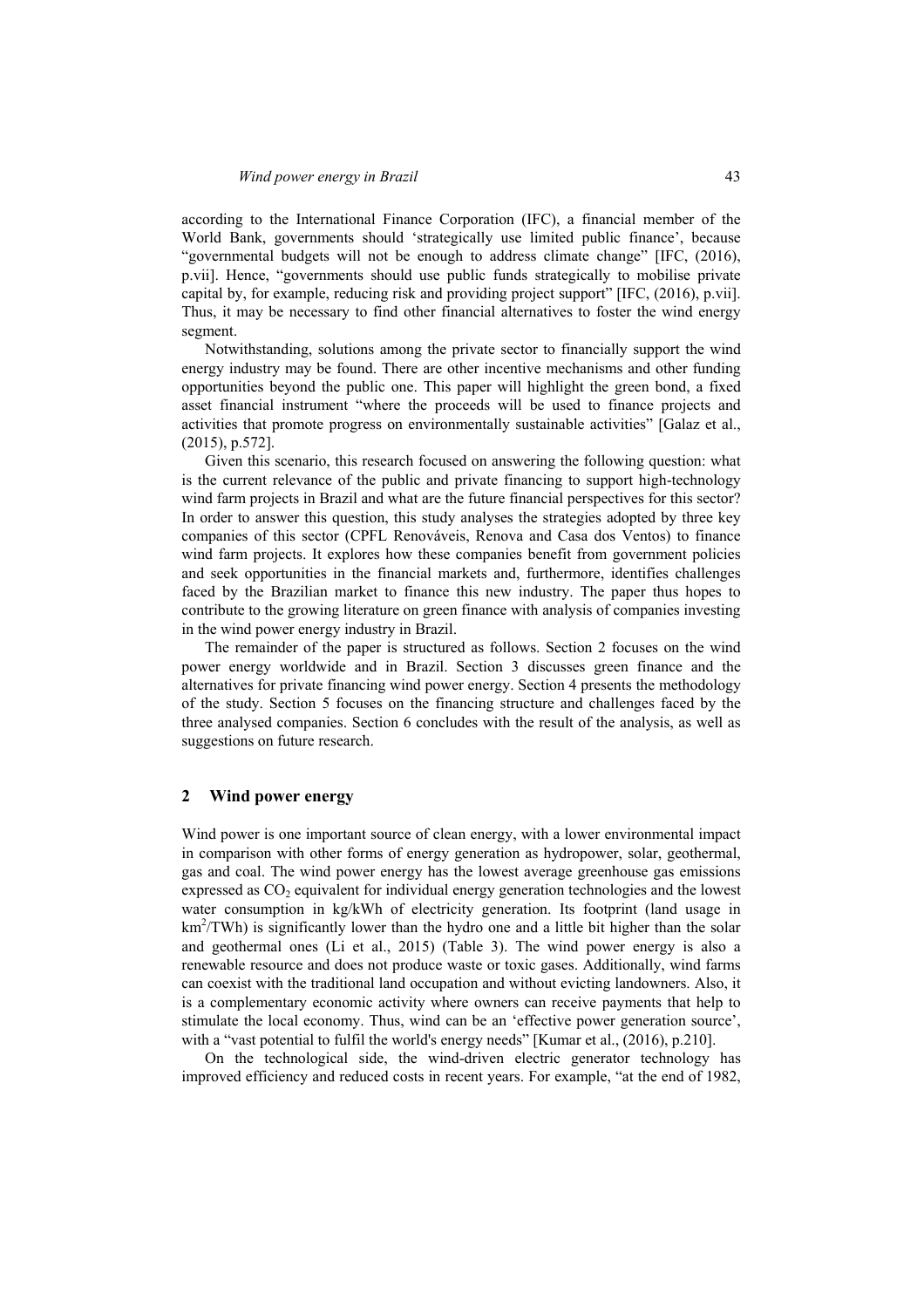a 55 kW wind turbine with a 15m rotor diameter was state-of-the-art. Today, 7,500 kW turbines with a rotor diameter of around 127m are available from many manufacturers" [Bilgili et al., (2015), p.327]. In order to reduce costs, one remaining technological challenge is to improve the capacity factor, increasing the ratio between the effective electrical energy output and the maximum one for the same period. A few years ago, the focus was on improving the nominal capacity. There are challenges in increasing factor capacity for onshore and offshore wind turbines. The technology may also evolve in terms of reliability and therefore there are technological challenges for the design and manufacturing of electronic and mechanical components. As known, high technological industries require high financial investments for research and development and the wind energy one is not different. Thus, analysing financial funding opportunities is primordial for this industry.

Specifically speaking of Latin America, countries are working to achieve its own renewable energy target: Brazil with 56 TWh by 2021, Chile with 21 TWh by 2025 and Mexico with 138 TWh by 2025, from which 34.5 TWh will be sourced from wind generating. In fact, Brazil generates approximately 1.06 TWh from wind generating stations, "which is fairly far to its 2021 target of 56 TWh" [Garcia-Heller et al., (2016), p.174].

Focusing on Brazil, the main wind power energy market in the region, there are few Brazilian companies with proprietary technology for producing wind turbines. Therefore, the big players in the Brazilian market are multinational companies. China is a player in the wind turbine global market and the country has adopted a strategy for developing this technology domestically. The country opened the market for multinational companies in a first step and then China developed the skills to have its own Chinese manufacturers. Brazil may follow China's path, since the country has a huge potential for wind farms. In this sense, it makes sense to discuss local financing and future perspectives for this sector.

In 2015, investments in new assets for wind power energy in Brazil totalled US\$5.7 billion. This number was expected to increase and indeed it did. In the wind energy segment, Brazil was the 10th largest producer in terms of installed capacity, with 8.7 GW (Climate Bonds Initiative, 2016b; ABEEólica, 2017). In 2016, Brazil reached 10.74 GW and became the 9th country in the worldwide ranking of wind power energy installed capacity. Up to mid-2017, this number had already increased to 11.49 GW and it is expected to reach out 17.99 GW up to 2020. The Brazilian wind power energy generation totalled 21.6 TWh in 2015, positioning the country in the 8th place of this global ranking. Also, Brazil has the highest wind power energy capacity factor, totalling 38%, which is 60% higher than the worldwide average of 23.8%. The wind power energy represents 7.5% of the Brazilian energy matrix, with 460 wind farms (ABEEólica, 2017). The investment needed in wind, solar, biomass and small hydro plants (SHPs) power generation from 2015 to 2024 is estimated in US\$48.9 billion (R\$155.8 billion) (Brasil, 2015b), corresponding to 58% of the total investment in electric power generation (Brasil, 2015a). According to studies, Brazil has a potential of 300 GW of wind generation (Melo, 2013, IRENA, 2012), which corresponds to 2.2 times the current Brazilian total electricity matrix production. Thus, there is a very positive perspective for the wind energy growth in Brazil.

Governmental efforts are already under way in order to attract and support the wind power energy industry in Brazil, as the BNDES financing and the Aneel auctions. The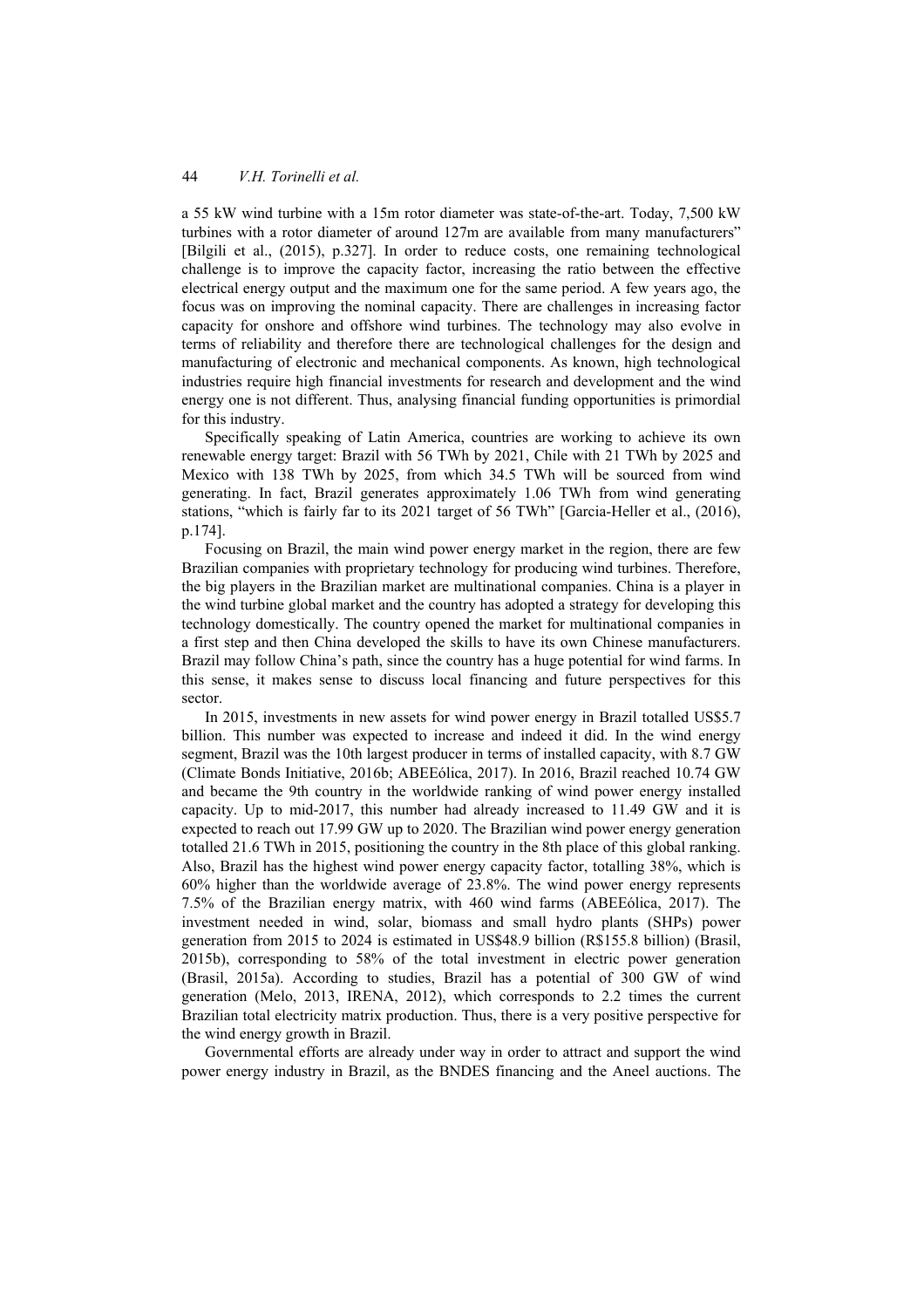Brazilian government also implemented a feed-in-tariff policy, by means of the Program for Incentive of Alternative Energy Sources (Proinfa), created in 2002 (law nº 10.438, from April 26) and detailed in the decree no. 5,025 of 2004. Proinfa was crucial to begin the development of the local wind energy industry. The program was established with the objective of increasing the share of electricity produced by projects designed based on wind, biomass and SHP, in the National Interconnected Electric System (SIN). The Proinfa covered a mandatory contracting of 3,300 MW of renewable energy, with 1,100 MW for wind sources with a 20-year contract. The cost of these contracts was collected from/passed on the consumers, in proportion to the actual consumption. Each technology received a fixed price. The payments were centralised by Eletrobras, the federal power utility company. Additionally, the Brazilian government, by means of regular annual auctions between 2005 and 2011, offered mid and long-term contracts, totalling 62,000 MW of new capacity for future energy delivery (60% renewable and 40% conventional hydro), among 443 projects. This process included 25 auctions of different energy sources (e.g., gas, conventional, large hydro's, renewables, etc.), including eight renewable energy ones. The total amount involved was US\$300 billion in contracts, with an average price around US\$70/MWh (Barroso, 2012).

Also, from 2007 on, the Brazilian Government operated annual technology-specific auctions. Prices were established for each technology and contracts were indexed to inflation. In the case of wind energy, the accumulated wind capacity was 1,299 MW after Proinfa (with a price of US\$150/MWh) and up to 2011 it reached 8,029 MW (with a price of US\$53/MWh) after the energy auctions mentioned above (CCEE – Electric Energy Trading Chamber). Brazil has thus become a competitive wind energy producer in the Aneel auctions. According to the IFC, the energy auctions in Latin America and the Caribbean regions resulted in some of the world's lowest bid prices, mainly due to the vast renewable energy resources and high targeted shares for renewable energy deployment (IFC, 2016). This is specifically true for the Brazilian case. Since 2007 incentives have been offered on electrical wire costs for contract sales from renewable energy sources to free consumers, those able to choose their energy supplier. Also, the government granted tax benefits and BNDES offered subsidised financing (Barroso, 2012). This was the main source of financing to the wind power energy industry in Brazil, totalling 60% (US\$11.17 billion) of the total financed amount between Proinfa and the 2015 auctions (ABEEólica, 2017).

The clean energy industry in Brazil is very dependent on the public sector. However, the public sector may not be able to face the challenge to foster and develop the clean energy industry alone. Solutions among the private sector may be found. As a matter of fact, in 2017 BNDES published its New Operating Policy signalling "the intention to stimulate new players to finance infrastructure and the development of the capital market" (ABEEólica, 2017). In this context, it is applicable the discussion of green finance instruments connected to the wind energy industry.

# **3 Green finance**

Green finance is capital (equity or debt) directed at segments with potential to provide environmental benefits and an environmentally sustainable development (G20 GFSG,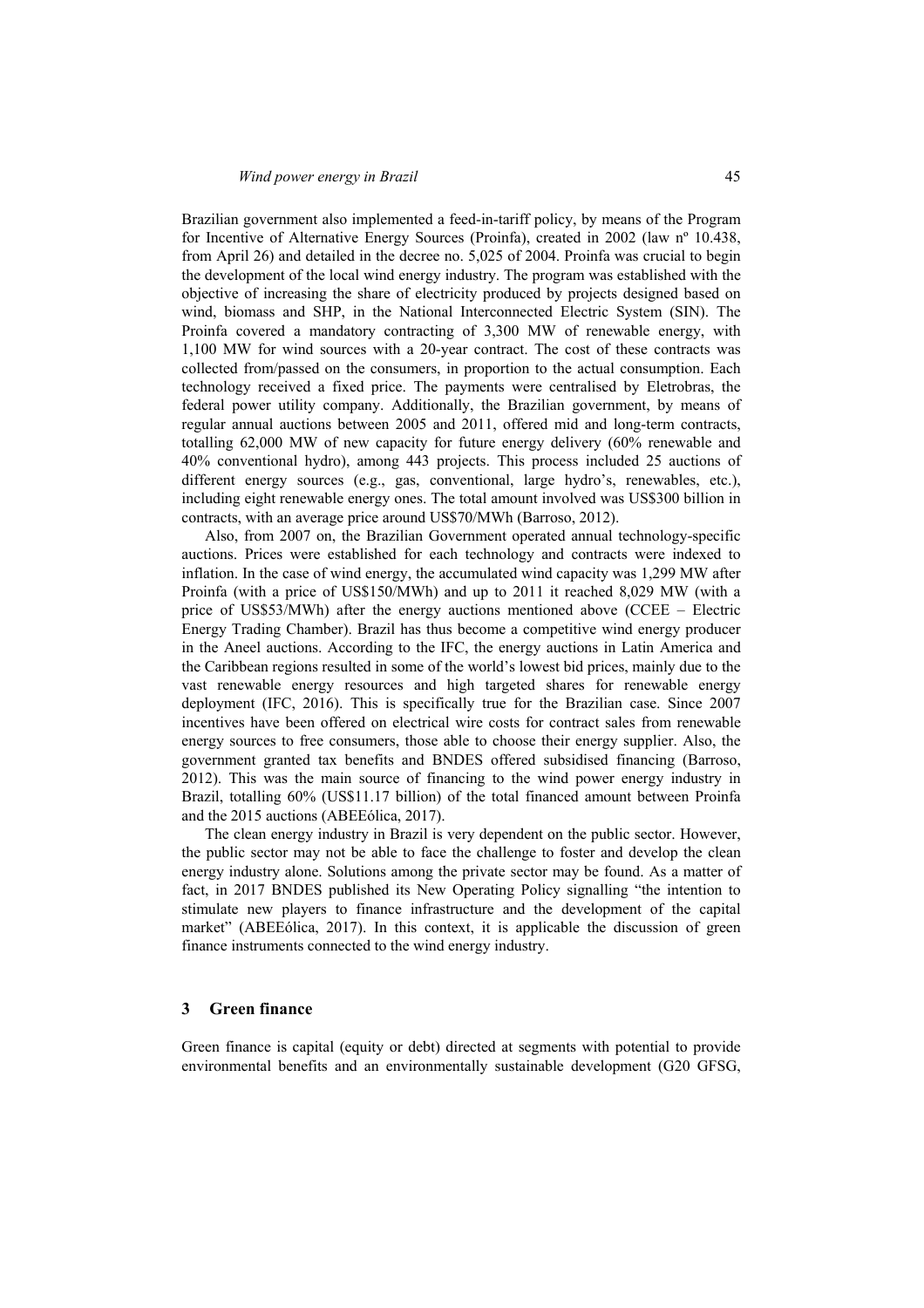2016). Thus, these financial instruments have the potential to become the main instruments to financially support the wind power energy industry, mobilising private and public resources. Green finance includes both of them. However, according to Mathews et al (2010), the energy revolution will not occur without involving private investments. The growth potential of the energy industry in the upcoming decades, estimated by the International Energy Industry, significantly increase the required financing alternatives and provide opportunities for developing new financial instruments (Mathews and Kidney, 2012). Some of these instruments are already known, such as green bonds, green financing, green investment funds, green investment trusts, green indices and green exchange traded funds (ETFs).

Green bonds are "fixed income securities used to raise funds in order to finance or refinance projects or assets that have positive environmental or climate-related attributes," with potential to "attract institutional investors, such as pension funds, social security trust funds, insurance companies and asset managers" (Febraban and CEBDS, 2016). According to the climate bonds initiative, the worldwide green bonds issuance totalled US\$155.4 billion in 2017 (US\$81 billion in 2016), with an estimated amount of US\$250–300 bn for 2018. Since its first issuance by the European Investment Bank (EIB) back in 2007, the volume of green bonds is achieving record levels year after year. Regarding the potential of the green bonds market, it is also important to consider that in a universe of US\$118 billion of labelled green bonds issued between 1 January 2005 and 31 May 2016, there were other US\$576 billion of unlabeled climate aligned bonds (Climate Bonds Initiative, 2016a), that have potential to be green but have not been declared as such.

The green bonds were stated as priority in the suggested policy packages for governments, according to the United Nations Environmental Program, in its financial initiative report (UNEP, 2015). The green bonds can finance immediate investments in climate mitigation and can mobilise institutional investments for green infrastructure, more specifically for clean and renewable energy (OECD, 2016). Also, according to Flaherty et al. (2017), "the issuance of green bonds could fund immediate investment in climate mitigation such that the debt might be repaid by the future generations, those who benefit most from reduced environmental damages."

As a clear demonstration of the connection between green bonds and the energy sector, it is interesting to point out that the largest corporate green bond issuer in 2016 was Iberdrola, a Spanish company that operates in the distribution of natural gas and in the generation and distribution of electric energy. Also, the energy sector represented 38% of the total amount of green bonds issuance in the same year (Climate Bonds Initiative, 2017). Specifically, in the clean energy sector of emerging economies, the highlights were the green bond issuance made by the AP renewable, from Philippines and by the ReNew Power, from India. According to the Brazilian Business Council for Sustainable Development, among the Green Finance Instruments, green bonds can become the natural instruments of (re)financing the clean and renewable energy industry worldwide, including in Brazil (Febraban and CEBDS, 2016).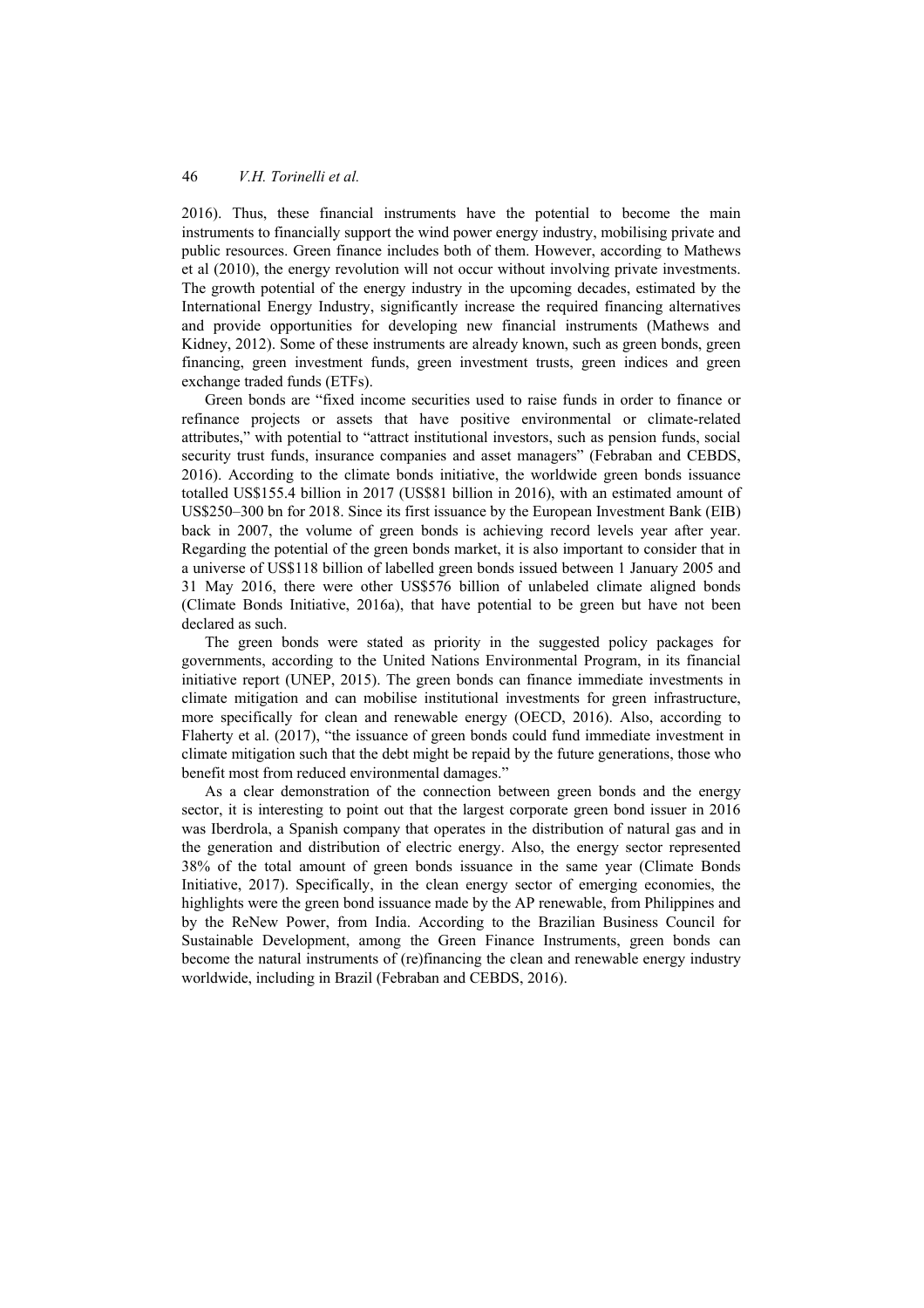## **4 Methodology**

In order to identify what is the current relevance of the public and private financing to support high-technology wind farm projects in Brazil and to discuss the future financial perspectives for this sector, this study focused on three key Brazilian wind power energy companies: CPFL Renováveis, Renova and Casa dos Ventos. They occupy the second, third and fourth position in market share of the Brazilian wind power energy generation, totalling around 21% of the market (Almeida, 2015). The companies selected are those where wind power is a relevant share of investments, different from companies like Eletrobras (the leader in market share, with 16% of share) and ENEL (sixth position, with 4%). In these cases, despite the fact they also operate in the wind power industry, this energy source is not as relevant to their balance sheet as it is to the companies analysed in this paper. Anyway, the conclusions of this study may be extended to other companies in the sector, according to the findings obtained from the reviewed bibliography, as detailed above.

Financial statements from 31 December 2016 and other relevant data were gathered from the web-pages of the three selected companies and comparatively analysed. Bibliography and public information about green finance and the wind energy sector were also reviewed, to support this discussion. The objective was to evaluate the financing structure of the selected Brazilian wind power energy companies and the challenges to finance this segment in Brazil. Hence, the study discussed how market forces and governmental policies are been used to finance high technology wind power energy projects in Brazil and how it may change in the nearby future.

## **5 Financing wind projects in Brazil**

Renova Energia is a Brazilian renewable energy company with operations in wind power plants, SHPs and solar. Founded in 2001, since 2009 it has been heavily concentrated in wind power projects. Renova is the owner of the largest wind farm in Latin America, located in the interior of Bahia. CPFL Renováveis, a company of CPFL Energia, is dedicated to the generation of energy through renewable sources, mainly through wind power, SHPs, thermoelectric plants powered by sugarcane biomass and solar. Casa dos Ventos Energias Renováveis is the owner of the largest portfolio of wind power projects under development in Brazil.

Table 1 shows the data from the financial statements at 31 December 2016 of the three analysed companies, according to the reports of the independent external auditors. In all three cases, the total amount of loans, financing (money with a pre-specified allocation) and debentures represented a significant portion of capital from each analysed company. The total amount of loans, financing and debentures totalled between 71% and 90% of total liabilities, between 144% and 350% of total equity and between 59% and 86% of total fixed assets, as detailed.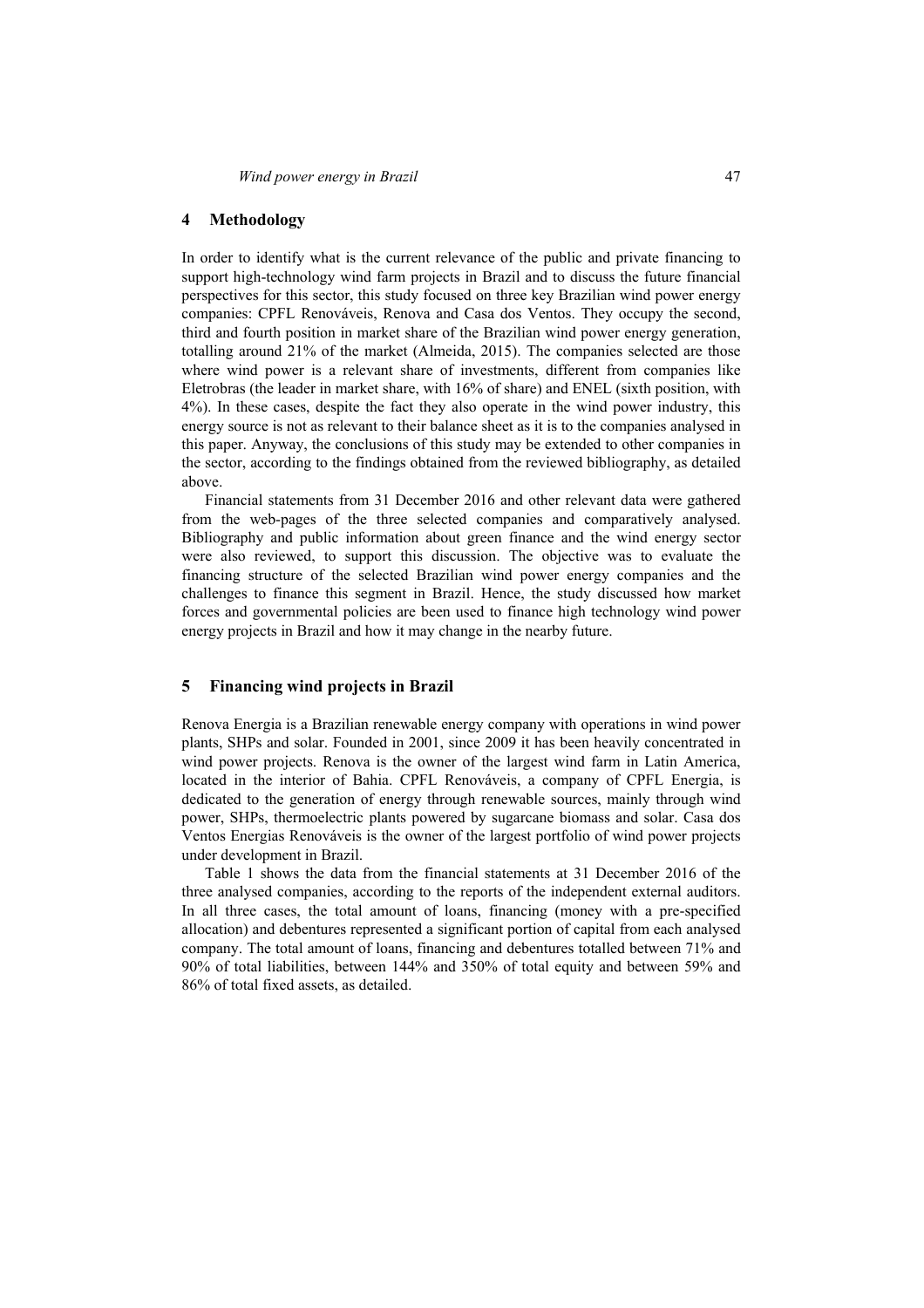| Data-base: 31 December 2016                                                    |             |           |         |                 |              |
|--------------------------------------------------------------------------------|-------------|-----------|---------|-----------------|--------------|
|                                                                                | <b>CPFL</b> | Renova    |         | Casa dos Ventos |              |
|                                                                                | Renováveis  |           | Estevão | Sao Jorge       | Sao Clemente |
| Current liabilities                                                            |             |           |         |                 |              |
| Loans and financing                                                            | 551,201     | 2,045,371 | 846,788 |                 | 21,497       |
| <b>Debentures</b>                                                              | 338,780     | 670,173   |         | 601,683         |              |
| Long-term liabilities                                                          |             |           |         |                 |              |
| Loans and financing                                                            | 3,759,356   | 93,338    |         |                 | 673,560      |
| Debentures                                                                     | 1,758,534   |           |         |                 |              |
| Total amount of loans.<br>financing and debentures<br>on current and long term | 6,407,534   | 2,808,882 | 846,788 | 601,683         | 695,057      |
| Percentage of total loans, financing and debentures on total:                  |             |           |         |                 |              |
| Liabilities                                                                    | 80%         | 71%       | 90%     | 90%             | 75%          |
| Equity                                                                         | 144%        | 144%      | 204%    | 350%            | 284%         |
| Fixed assets                                                                   | 86%         | 59%       | 63%     | 76%             | 62%          |

#### **Table 1** Loans, financing and debentures data from CPFL, Renova and Casa dos Ventos

*Source:* The authors using financial statements data from the three analysed companies

According to the information disclosed in the analysed financial statements, the companies financing was mainly subsidised with resources obtained through the BNDES. Additionally, debentures were also relevant to complement the required financial resources for the projects. The BNDES financing and the debentures were contracted according to the data presented in Table 2.

In 2016, a significant part of Casa dos Ventos' financial resources were bank credit notes, totalling R\$847 million at 31 December 2016, specifically in the pre-operational Company Ventos de Santo Estevão Holding. This represents a change in the financial profile of Casa do Ventos in comparison with December 31, 2015 financial figures, when resources from BNDES totaled R\$1.7 billion, mainly due to Ventos de Santo Tito Holding and Ventos de São Tomé Holding, companies sold by Casa dos Ventos to Cubico in 2016. The comparison between 2016 and 2015 financial data of Casa dos Ventos is detailed in Tables 3 and 4.

The data presented in this section shows that companies have liabilities structured with a high participation of BNDES financing, confirming what was theoretically stated in the 'wind power energy' section of this paper. The subsidised credit lines from BNDES, associated with others governmental incentives to the wind farms projects, as feed-in-tariffs and tax benefits, guarantee an 'extra' return to compensate risks and to foster wind farm investments.

Additionally, the analysed data shows that debentures were another relevant financial resource to the wind energy segment. Debentures are bearer credits that represent a debt guaranteed by the equity of the issuer. In this study, the issuers were the three analysed companies.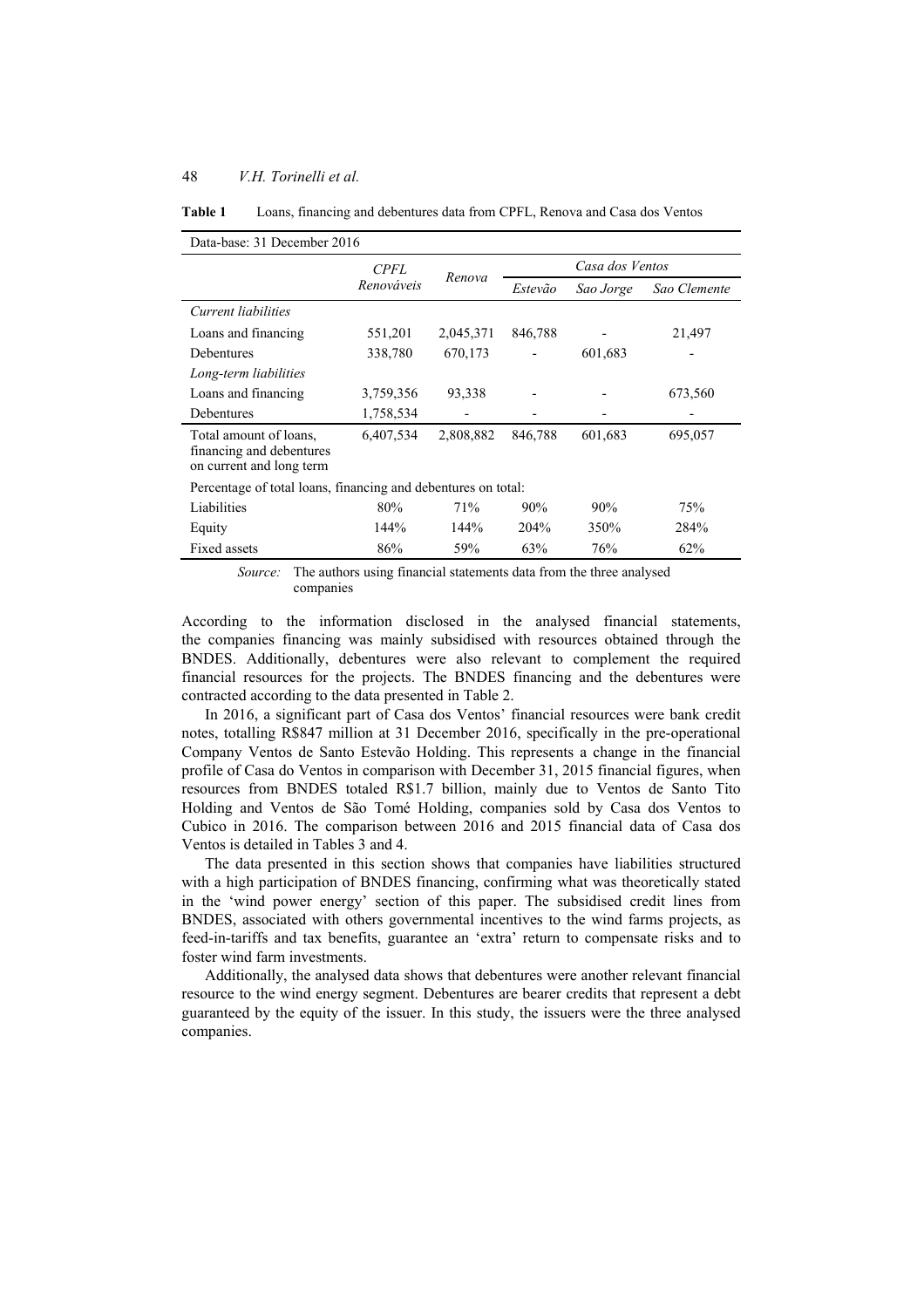| $3\%$ p.a.<br>Jorge<br>$\overline{a}$<br>Sao<br>rate<br>$1.75%$ p.a + DI rate<br>Estevão<br>846,788<br>Subtotal<br>695,057<br>601,683<br>ı<br>IPCA + 7.60%<br>TJLP $+0\%$ up<br>143% CDI or<br>$100\%$ CDI +<br>$4.3\%$ up to<br>to $8\%$ p.a<br>$8.7\%$ p.a.<br>3.5% p.a.<br>$9.5\%$ p.a.<br>p.a.<br>Renova<br>1,776,035<br>670,173<br>270,278<br>84,464<br>14,172<br>6,240<br>TJLP + $1\%$ + 0.60% or CDI<br>115.43% up to 134.22% of<br>pre-fixed 2.5% up to 5.5%<br>Prefixed 9.5% up 10% p.a.<br>CDI + 3.4 up to 3.8% p.a.<br>TJLP +0% up to $3.5%$ pr<br>+1.34% up to 2.85% or<br>$+$ bonus 15% up to 25%<br>2% or pre fixed 3.5%<br>$ICPM + 8.63% p.a.$<br>TJLP-1%, TJLP+<br>$CDI + 3.80%$ p.a.<br>$CDI + 0.5%$ p.a.<br>Pre-fixed 2.5%<br>105% of CDI<br>None<br><b>CPFL</b> Renováveis<br>EDI<br>2,097,314<br>3,296,587<br>6,407,871<br>287,707<br>250,363<br>208,547<br>105,883<br>88,388<br>67,872<br>17,074<br>14,721<br>2,857<br>ï<br>ı<br>NP (ABC) - promissory<br>FNE Baco de Nordeste<br>$^{+}$<br>Long-term contract<br>CCB bank credit<br>Funding costs<br>bridge loans<br>Other loans<br>Debentures<br>Bradesco<br>Finame<br>Finem<br>Safra<br>Finep<br><b>BNB</b><br>note<br>Total<br>₩B<br><b>BNDES</b> | Data-base: 31 December 2016 |  |           |  | Casa dos Ventos |                      |
|----------------------------------------------------------------------------------------------------------------------------------------------------------------------------------------------------------------------------------------------------------------------------------------------------------------------------------------------------------------------------------------------------------------------------------------------------------------------------------------------------------------------------------------------------------------------------------------------------------------------------------------------------------------------------------------------------------------------------------------------------------------------------------------------------------------------------------------------------------------------------------------------------------------------------------------------------------------------------------------------------------------------------------------------------------------------------------------------------------------------------------------------------------------------------------------------------------------------------|-----------------------------|--|-----------|--|-----------------|----------------------|
|                                                                                                                                                                                                                                                                                                                                                                                                                                                                                                                                                                                                                                                                                                                                                                                                                                                                                                                                                                                                                                                                                                                                                                                                                            |                             |  |           |  |                 | Clemente<br>Sao      |
|                                                                                                                                                                                                                                                                                                                                                                                                                                                                                                                                                                                                                                                                                                                                                                                                                                                                                                                                                                                                                                                                                                                                                                                                                            |                             |  |           |  |                 |                      |
|                                                                                                                                                                                                                                                                                                                                                                                                                                                                                                                                                                                                                                                                                                                                                                                                                                                                                                                                                                                                                                                                                                                                                                                                                            |                             |  |           |  |                 |                      |
|                                                                                                                                                                                                                                                                                                                                                                                                                                                                                                                                                                                                                                                                                                                                                                                                                                                                                                                                                                                                                                                                                                                                                                                                                            |                             |  |           |  |                 | $+2.55%$ p.a<br>TJLP |
|                                                                                                                                                                                                                                                                                                                                                                                                                                                                                                                                                                                                                                                                                                                                                                                                                                                                                                                                                                                                                                                                                                                                                                                                                            |                             |  |           |  |                 |                      |
|                                                                                                                                                                                                                                                                                                                                                                                                                                                                                                                                                                                                                                                                                                                                                                                                                                                                                                                                                                                                                                                                                                                                                                                                                            |                             |  |           |  |                 |                      |
|                                                                                                                                                                                                                                                                                                                                                                                                                                                                                                                                                                                                                                                                                                                                                                                                                                                                                                                                                                                                                                                                                                                                                                                                                            |                             |  |           |  |                 |                      |
|                                                                                                                                                                                                                                                                                                                                                                                                                                                                                                                                                                                                                                                                                                                                                                                                                                                                                                                                                                                                                                                                                                                                                                                                                            |                             |  |           |  |                 |                      |
|                                                                                                                                                                                                                                                                                                                                                                                                                                                                                                                                                                                                                                                                                                                                                                                                                                                                                                                                                                                                                                                                                                                                                                                                                            |                             |  |           |  |                 |                      |
|                                                                                                                                                                                                                                                                                                                                                                                                                                                                                                                                                                                                                                                                                                                                                                                                                                                                                                                                                                                                                                                                                                                                                                                                                            |                             |  |           |  |                 |                      |
|                                                                                                                                                                                                                                                                                                                                                                                                                                                                                                                                                                                                                                                                                                                                                                                                                                                                                                                                                                                                                                                                                                                                                                                                                            |                             |  |           |  |                 |                      |
|                                                                                                                                                                                                                                                                                                                                                                                                                                                                                                                                                                                                                                                                                                                                                                                                                                                                                                                                                                                                                                                                                                                                                                                                                            |                             |  |           |  |                 |                      |
|                                                                                                                                                                                                                                                                                                                                                                                                                                                                                                                                                                                                                                                                                                                                                                                                                                                                                                                                                                                                                                                                                                                                                                                                                            |                             |  |           |  |                 |                      |
|                                                                                                                                                                                                                                                                                                                                                                                                                                                                                                                                                                                                                                                                                                                                                                                                                                                                                                                                                                                                                                                                                                                                                                                                                            |                             |  |           |  |                 |                      |
|                                                                                                                                                                                                                                                                                                                                                                                                                                                                                                                                                                                                                                                                                                                                                                                                                                                                                                                                                                                                                                                                                                                                                                                                                            |                             |  |           |  |                 |                      |
|                                                                                                                                                                                                                                                                                                                                                                                                                                                                                                                                                                                                                                                                                                                                                                                                                                                                                                                                                                                                                                                                                                                                                                                                                            |                             |  | 2,808,882 |  |                 |                      |

**Table 2** Financing data from the CPFL, Renova and Casa dos Ventos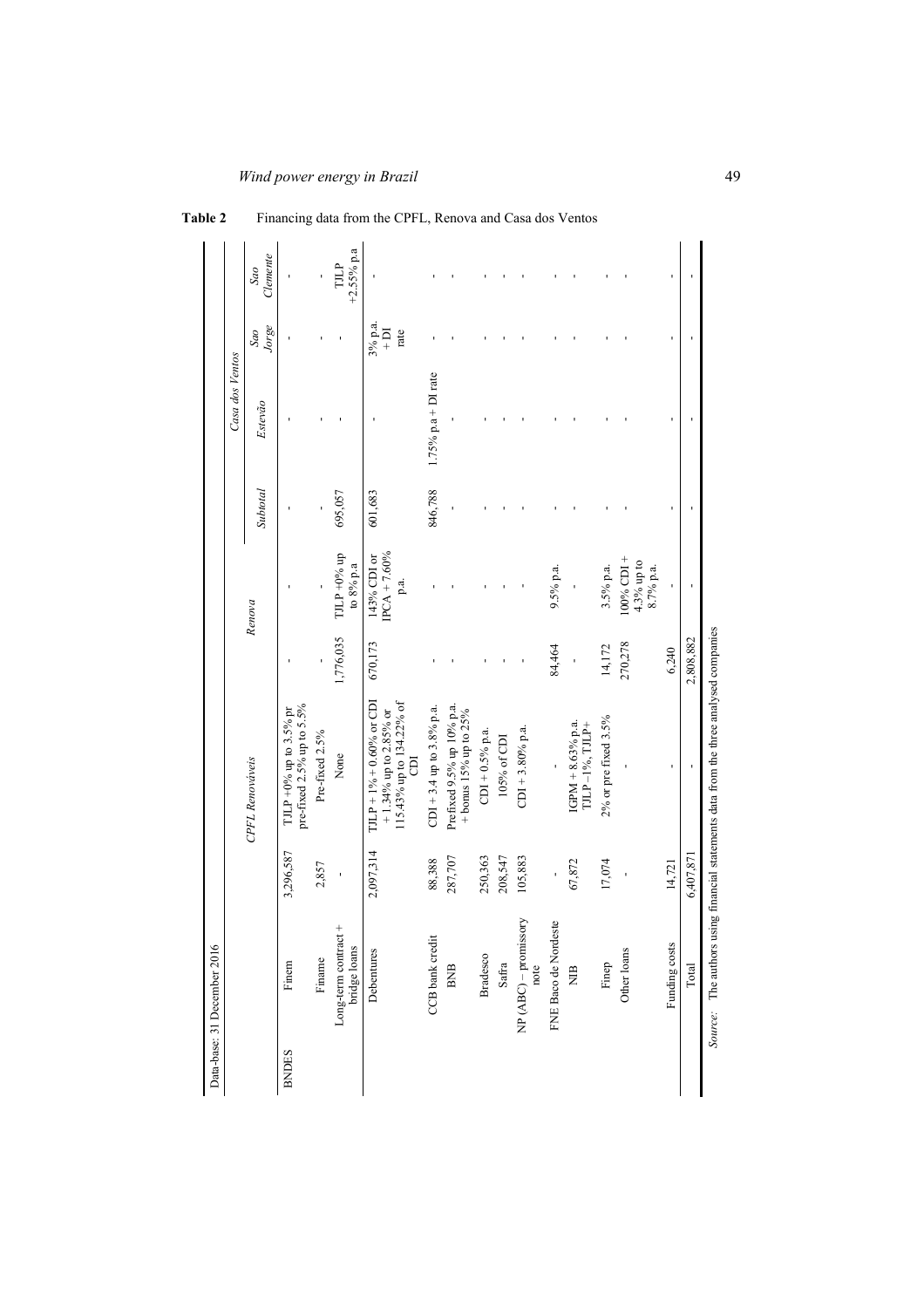Since governmental funds have a social opportunity cost and Brazil is a country with budget constraints, the reduction of governmental incentives to the wind energy industry must be discussed. On top of that, wind farm projects are already competitive with other sources of energy and private financial instruments are already becoming representative in supporting this industry.

Some benchmark experiences, such as the Spanish one with wind energy, "proved that the need for financial support is not permanent, since it can be reduced gradually as far as the implementation of these projects is successfully done" [Abdmouleh et al., (2015), p.253]. According to these authors, when legislative supports as feed-in-tariffs or energy auctions are implemented, "there is progressively less requirement for developers to receive financial support (grants) towards their installations". In a context of guaranteed prices, investors will have sufficient confidence to develop renewable energy projects "without the need for further financial support" [Abdmouleh et al., (2015), pp.253–254].

As occurred in Spain, Brazil successfully fostered the local wind energy industry with feed-in-tariffs, energy auctions, tax benefits and public financing. Now that local wind energy initiatives already became competitive in the regulatory agency (Aneel) auctions, reaching price parity with conventional energy sources, it is time to reinforce the focus on the private financial alternatives to this industry.

| Consolidated data in R\$ (000)                                |         |                                     |                 |             |             |                                  |                 |
|---------------------------------------------------------------|---------|-------------------------------------|-----------------|-------------|-------------|----------------------------------|-----------------|
|                                                               |         | Casa dos Ventos 31 December<br>2016 |                 |             |             | Casa dos Ventos 31 December 2015 |                 |
|                                                               | Estevão | Sao<br>Jorge                        | Sao<br>Clemente | São<br>Tito | São<br>Tomé | Sao<br>Jorge                     | Sao<br>Clemente |
| Current liabilities                                           |         |                                     |                 |             |             |                                  |                 |
| Loans and<br>financing                                        | 846,788 |                                     | 21,497          | 23,263      | 25,605      |                                  |                 |
| Debentures                                                    |         | 601,683                             |                 | 18,844      | 95,533      | 487,126                          |                 |
| Long-term liabilities                                         |         |                                     |                 |             |             |                                  |                 |
| Loans and<br>financing                                        |         |                                     | 673,560         | 535,045     | 594,965     |                                  | 520,397         |
| Debentures                                                    |         |                                     |                 | 93,240      |             |                                  |                 |
| Total loans,<br>financing<br>and<br>debentures                | 846,788 | 601,683                             | 695,057         | 670,392     | 716,103     | 487,126                          | 520,397         |
| Percentage of total loans, financing and debentures on total: |         |                                     |                 |             |             |                                  |                 |
| Liabilities                                                   | 90%     | 90%                                 | 75%             | 90%         | 89%         | 97%                              | 99%             |
| Equity                                                        | 204%    | 350%                                | 284%            | 413%        | 412%        | 319%                             | 192%            |
| Fixed assets                                                  | 63%     | 76%                                 | 62%             | 78%         | 83%         | 80%                              | 72%             |

**Table 3** Financial statements data from Casa dos Ventos in 2015 and 2016

*Source:* The authors using financial statements data from Casa dos Ventos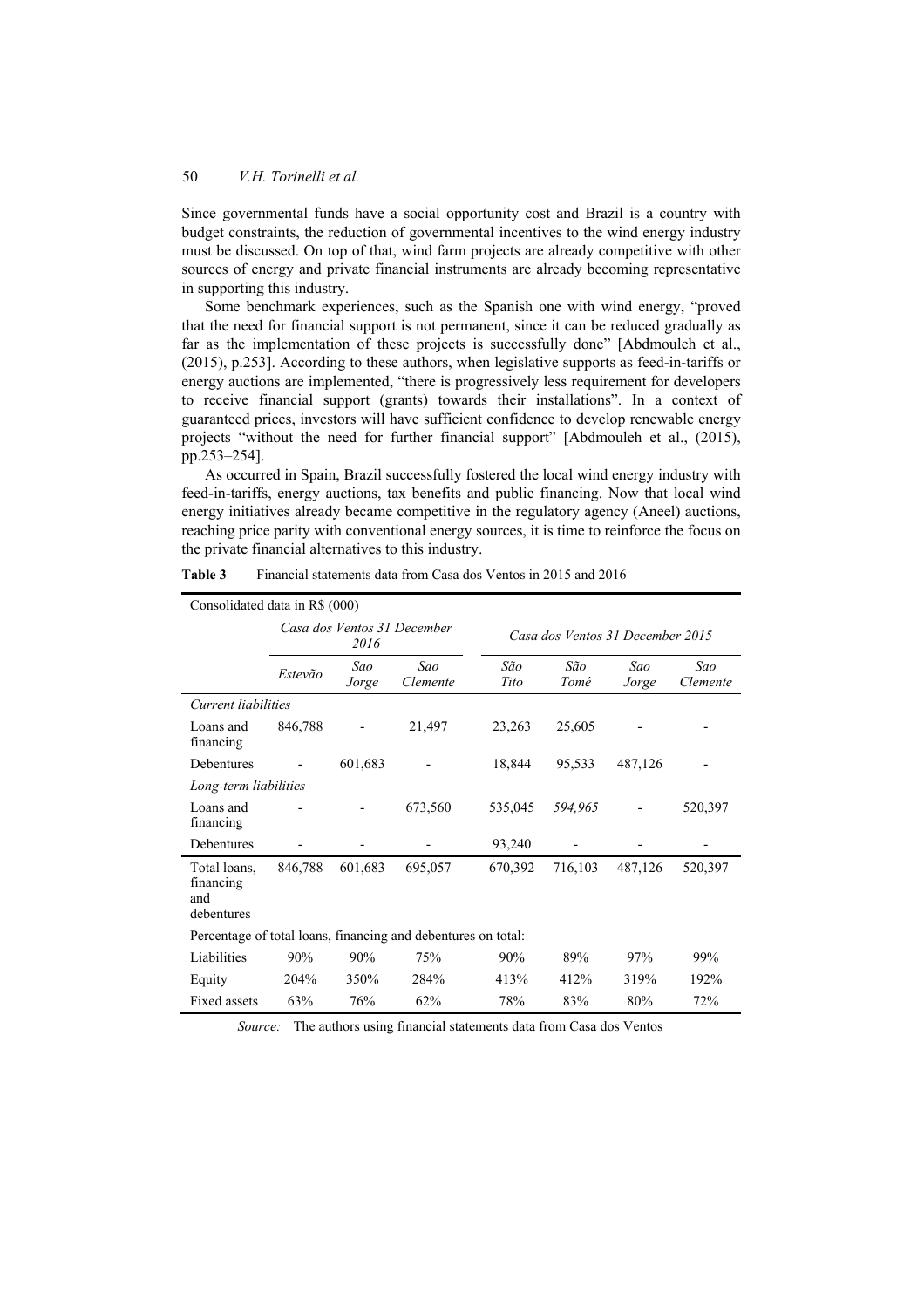| Data-base: 31 December 2016               |                 |                                  |                         |                      |                 |                                                        |                                  |                      |
|-------------------------------------------|-----------------|----------------------------------|-------------------------|----------------------|-----------------|--------------------------------------------------------|----------------------------------|----------------------|
|                                           |                 | Casa dos Ventos 31 December 2016 |                         |                      |                 |                                                        | Casa dos Ventos 31 December 2015 |                      |
|                                           | <b>Subtotal</b> |                                  | Estevão Sao Jorge       | Clemente<br>Sao      | <b>Subtotal</b> | São Tito                                               | São Tomé Sao Jorge               | Clemente<br>Sao      |
| BNDES $Long-term contract + bridge loans$ | 695,057         |                                  |                         | 2.55% p.a.<br>$TLP+$ |                 | 1,699,275 2.02% p.a. + 2.4% p.a. + TILP                |                                  | $2.55\%$ p.a. + TJLP |
| Debentures                                | 601,683         |                                  | $3\%$ p.a. +<br>DI rate |                      |                 | 694,743 9.24% p.a. + 8.86% p.a. + 3% p.a. + RCA DIrate |                                  |                      |
| CCB bank credit                           | 846,788         | $1.75%$ p.a.<br>+ DI rate        |                         |                      |                 |                                                        |                                  |                      |

**Table 4** Financing data from Casa dos Ventos

Source: The authors using financial statements data from Casa dos Ventos *Source:* The authors using financial statements data from Casa dos Ventos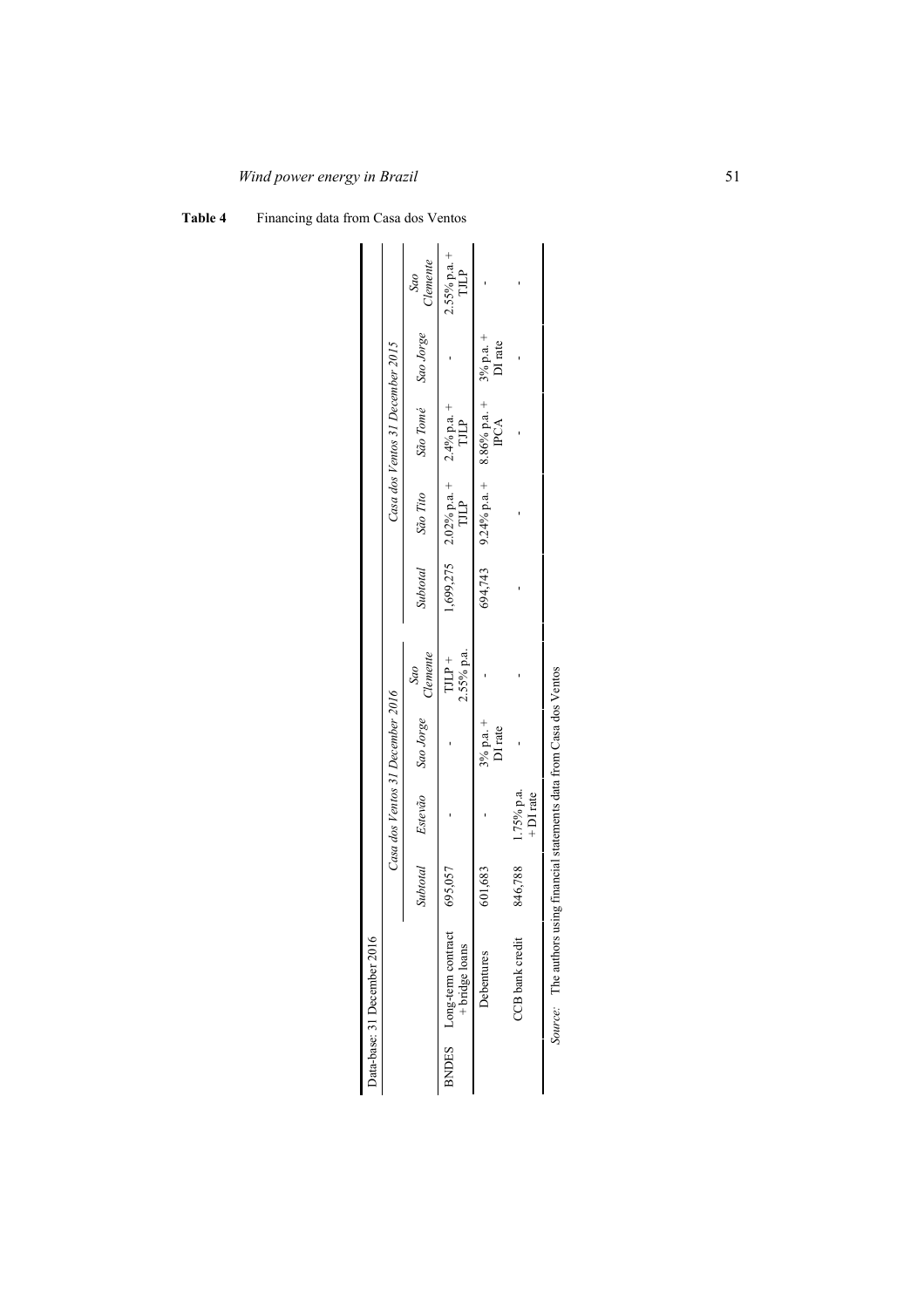The Brazilian financial market may evolve in financing wind farms projects and the demand for private financial products may increase in the nearby future. In fact, financing infrastructure projects in Brazil is still a challenge and it requires the development of financial products, as well as improvements in the financial regulatory framework. However, efforts are already been taken in this sense, as the creation of the Brazil Climate Finance Lab (The Brasil Lab) and of the Financial Innovation Lab (LAB). The Brasil Lab, with representatives of the Brazil Ministry of Foreign Affairs and of the US Department of State in the Brasil Lab Steering Group, intend to identify, develop and support implementation of "transformative climate finance instruments that can drive funds for Brazil's national climate priorities" (The Brasil Lab, 2018). In its turn, the LAB is a joint project of the Brazilian Development Association (ABDE), the Inter-American Development Bank (IDB) and the Brazilian Securities and Exchange Commission (CVM), focused on green finance (LAB, 2018). In both initiatives, green bonds may be the next step forward in the Brazilian financial market.

The market of green bond in Brazil reached US\$3 billion in 2016 and energy was 23% of this amount. CPFL Renováveis was the first company in the wind power industry in Brazil to issue a green bond with an international certification. BNDES itself issued an amount of US\$1 billion in green bonds in 2017. It was the first time a Brazilian bank issued a green bond in the international market. BNDES will use money to invest in the wind and solar industry. The green bond initiatives are beginning in Brazil. The local wind power energy opportunities are many and it is expected that the green finance will evolve quickly in the country in order to match supply and demand for funding cleaner energy projects.

#### **6 Conclusions**

This study analyses the financial structure of the wind power energy players CPFL Renováveis, Renova and Casa dos Ventos. It is possible to conclude, based on the information disclosed in the financial statements and on the information publicly disclosed in the internet, that those wind energy projects were financed mainly through subsidised financing obtained with the BNDES. Additionally, debentures were also relevant to complement the required financial resources for the projects. It is important to notice that there were also others incentive mechanisms in the Brazilian market, such as feed-in-tariff and tax benefits for wind farm projects. Additionally, this study concludes that there is much room for searching strategies involving the private sector in the financing of the wind power energy industry in Brazil. The data analysed in this paper shows a high share of public financing in the debt structure of CPFL Renováveis, Renova and Casa dos Ventos. The BNDES credit lines were important to support the implementation of wind farms projects in Brazil. However, the Brazilian government has a constrained budget.

Since the wind industry has achieved a certain degree of maturity in the country, the next steps for the strategy of wind farm development probably will involve identifying and developing new sources and instruments of financing. Based on what is happening worldwide in the green finance industry, it is expected that the Latin America and the Brazilian market may become a good prospect for green bond initiatives in the next future. Future research should look at the relations between green bonds and the wind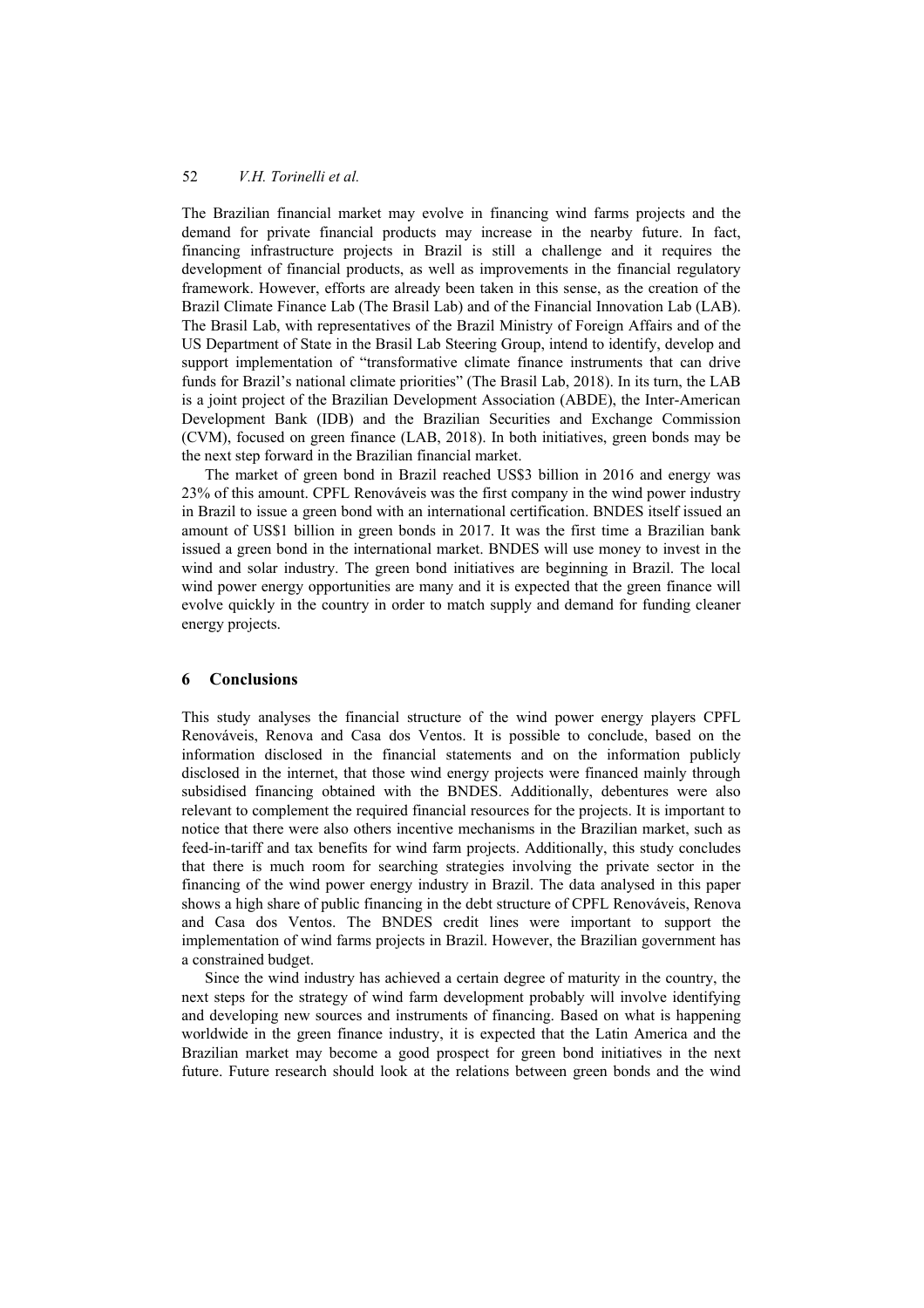power energy industry worldwide or other green finance mechanisms applicable to finance this industry.

### **References**

- Abdmouleh, Z., Alammari, R.A.M. and Gastli, A. (2015) 'Review of policies encouraging renewable energy integration & best practices', *Renewable and Sustainable Energy Reviews*, Vol. 45, pp.249–262.
- Associação Brasileira de Energia Eólica (ABEEólica) (2017) *Wind Power Energy Presentation*, July.
- Almeida, G.M. (2015) *Estrutura de mercado e eficiência dos leilões de geração eólica no Brasil*, Dissertação (Mestrado) – Universidade Federal da Bahia, Faculdade de Economia, 98p.
- Barroso, L. (2012) *Renewable Energy Auctions: the Brazilian Experience Workshop on Energy Tariff-based Mechanisms*, IRENA, November.
- Bilgili, M. et al. (2015) 'An overview of renewable electric power capacity and progress in new technologies in the world', *Renewable and Sustainable Energy Reviews*, Vol. 49, pp.323–334.
- Brasil (2015a) *Ministério de Minas e Energia*, Plano Decenal de Expensão de Energia 2024, 467p.
- Brasil (2015b) *EPE Empresa de Pesquisa Energética*, Balanço energético nacional, 291p.
- Climate Bonds Initiative (2016a) *Bonds and Climate Change: The State of the Market in 2016*, Julho.
- Climate Bonds Initiative (2016b) *Títulos de Dívida e Mudança Climática Análise do mercado em 2016 – Um universo de \$694 bilhões em títulos climáticos*, 24p.
- Climate Bonds Initiative (2017) *Green Bonds Highlights 2016*, 2p.
- Dyner, I., Olaya, Y. and Franco, J. (2011) *An Enabling Framework for Wind Power in Colombia: what are the Lessons from Latin America?*, CeIBA Complejidad, National University of Colombia.
- Febraban and CEBDS (2016) *Guidelines for Issuing Green Bonds in Brazil 2016*, 52p.
- Flaherty, M. et al. (2017) 'Financing climate policies through climate bonds a three stage model and empirics', *Research in International Business and Finance*, Vol. 42, pp.468–479.
- Green Finance Study Group (G20 GFSG) (2016) *G20 Green Finance Synthesis Report*, 35p.
- Galaz, V. et al. (2015) 'Why ecologists should care about financial markets', *Trends in Ecology & Evolution*, October, Vol. 30, No. 102015, pp.571–580.
- Garcia-Heller, V., Espinasa, R. and Paredes, S. (2016) 'Forecast study of the supply curve of solar and wind technologies in Argentina, Brazil, Chile and Mexico', *Renewable Energy*, Vol. 93, pp.168–179.
- IFC (2016) *Climate Investment Opportunities in Emerging Markets An IFC Analysis*, 140p.
- International Renewable Energy Agency (IRENA) *30 Years of Policies for Wind Energy Lessons from 12 Wind Energy Markets*, 148p.
- Kumar, Y. et al. (2016) 'Wind energy: trends and enabling technologies', *Renewable and Sustainable Energy Reviews*, Vol. 53, pp.209–224.
- Laboratório de Inovação Financeira (LAB) (2018) [online] http://www.labinovacaofinanceira.com/ sobre-o-lab/ (accessed 27 January 2018).
- Li, K. et al. (2015) 'Comparison of geothermal with solar and wind power generation systems', *Renewable and Sustainable Energy Reviews*, Vol. 42, pp.1464–1474.
- Mathews, J.A. et al. (2010) 'Mobilizing private finance to drive an energy industrial revolution', *Energy Policy*, July, Vol. 38, No. 7, pp.3263–3265.
- Mathews, J.A. and Kidney, S. (2012) 'Financing climate-friendly energy development through bonds', *Development Southern Africa*, Vol. 29, No. 2, pp.337–349.